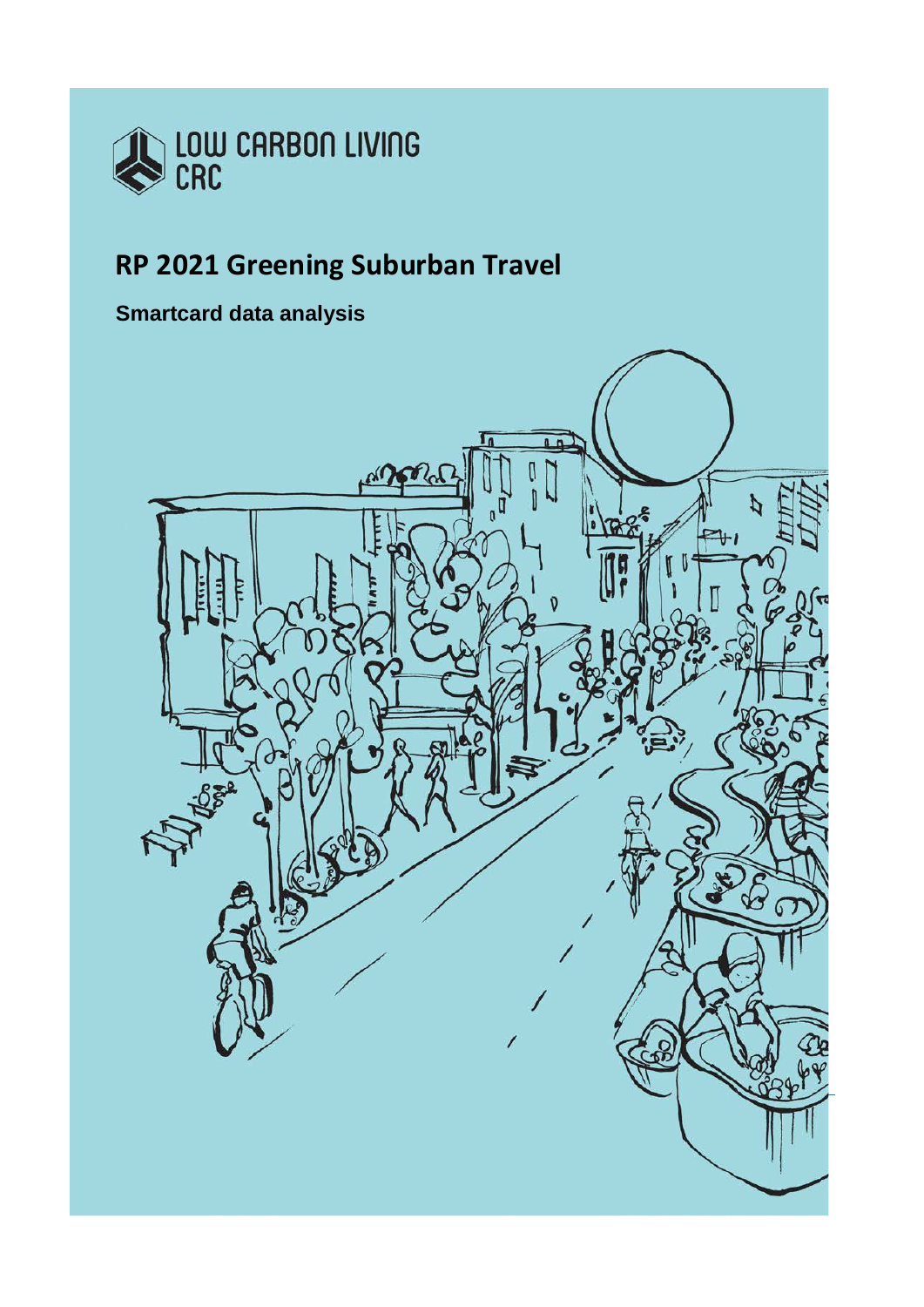| Authors            | Mrs. Mona. Mosallanejad, Dr. Sekhar Somenahalli and Mr. Callum Sleep |
|--------------------|----------------------------------------------------------------------|
| Title              | Smartcard data analysis                                              |
| <b>ISBN</b>        |                                                                      |
| Format             |                                                                      |
| Keywords           | Low Carbon Living, Smartcard data, Adelaide                          |
| Editor             |                                                                      |
| Publisher          | CRC for Low Carbon Living                                            |
| Series             |                                                                      |
| <b>ISSN</b>        |                                                                      |
| Preferred citation |                                                                      |



**Australian Government** 

**Department of Industry, Innovation and Science** 

# **Business**

Cooperative Research<br>Centres Programme

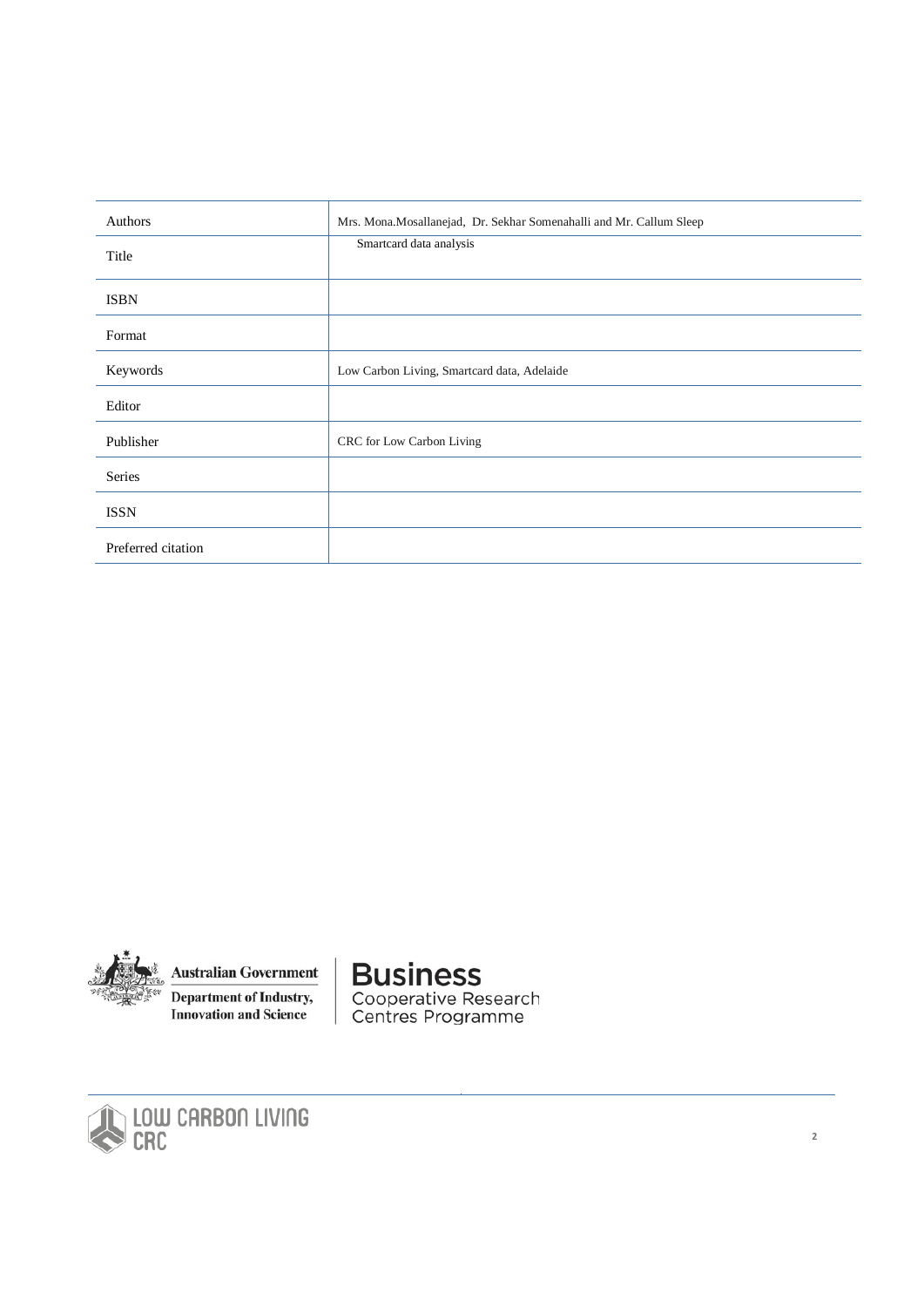#### <span id="page-2-0"></span>Acknowledgements

This research is funded by the CRC for Low Carbon Living Ltd supported by the Cooperative Research Centres program, an Australian Government initiative.

#### <span id="page-2-1"></span>Disclaimer

Any opinions expressed in this document are those of the authors. They do not purport to reflect the opinions or views of the CRCLCL or its partners, agents or employees.

The CRCLCL gives no warranty or assurance and makes no representation as to the accuracy or reliability of any information or advice contained in this document, or that it is suitable for any intended use. The CRCLCL, its partners, agents and employees, disclaim any and all liability for any errors or omissions or in respect of anything or the consequences of anything done or omitted to be done in reliance upon the whole or any part of this document.

#### <span id="page-2-2"></span>Peer Review Statement

The CRCLCL recognises the value of knowledge exchange and the importance of objective peer review. It is committed to encouraging and supporting its research teams in this regard.

The author(s) confirm(s) that this document has been reviewed and approved by the project's steering committee and by its program leader. These reviewers evaluated its:

- originality
- methodology
- rigour
- compliance with ethical guidelines
- conclusions against results
- conformity with the principles of th[e Australian Code for the Responsible Conduct of Research](https://www.nhmrc.gov.au/_files_nhmrc/file/research/research-integrity/r39_australian_code_responsible_conduct_research_150811.pdf) (NHMRC 2007),

and provided constructive feedback which was considered and addressed by the author(s).

© 2018 Cooperative Research for Low Carbon Living

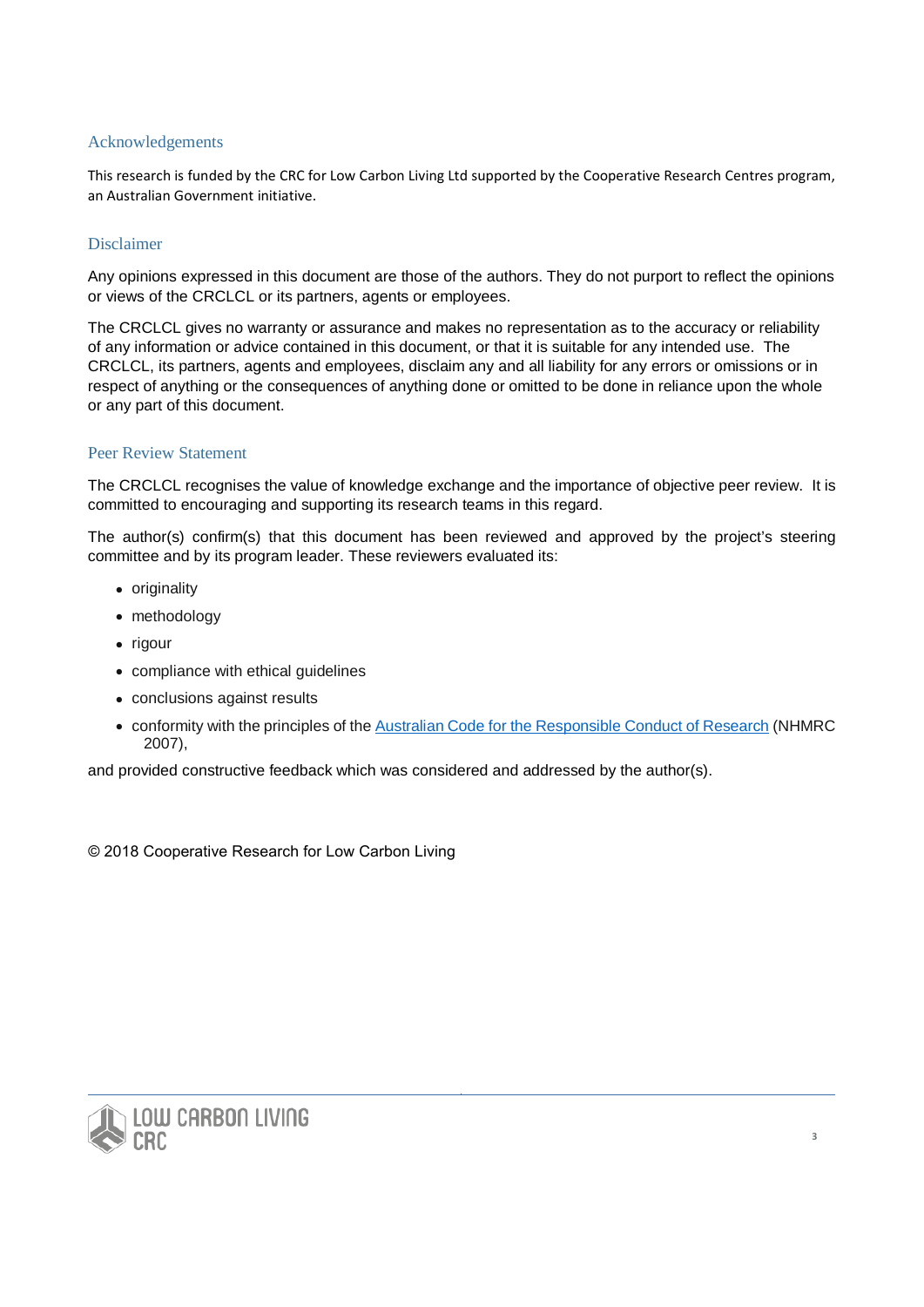# **Greening Suburban Travel Smartcard data analysis**

# **Table of Contents**

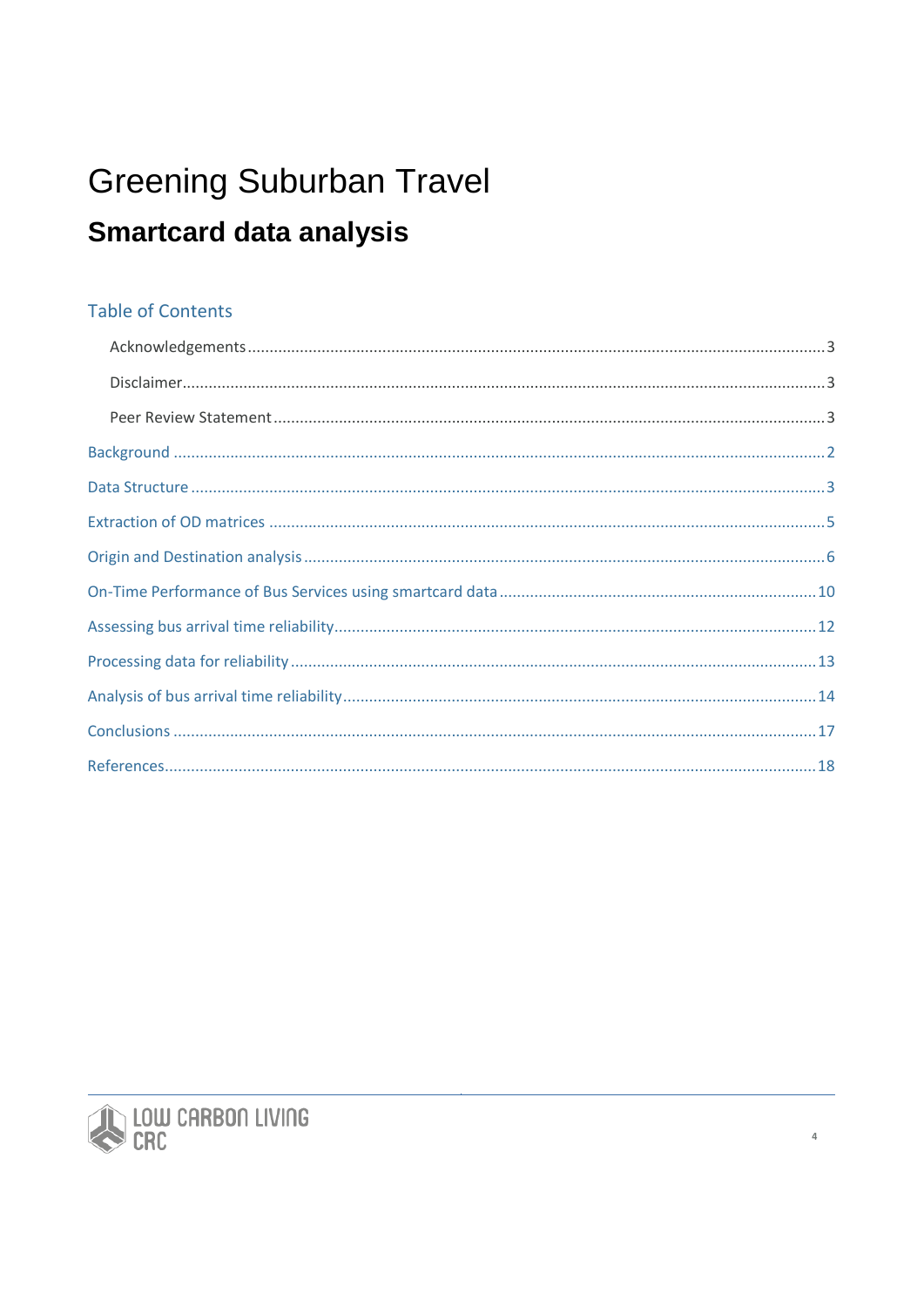## List of Figures

| Figure 4 Comparison of weekday and weekend route lateness frequency distribution14 |  |
|------------------------------------------------------------------------------------|--|
|                                                                                    |  |

### List of Tabless

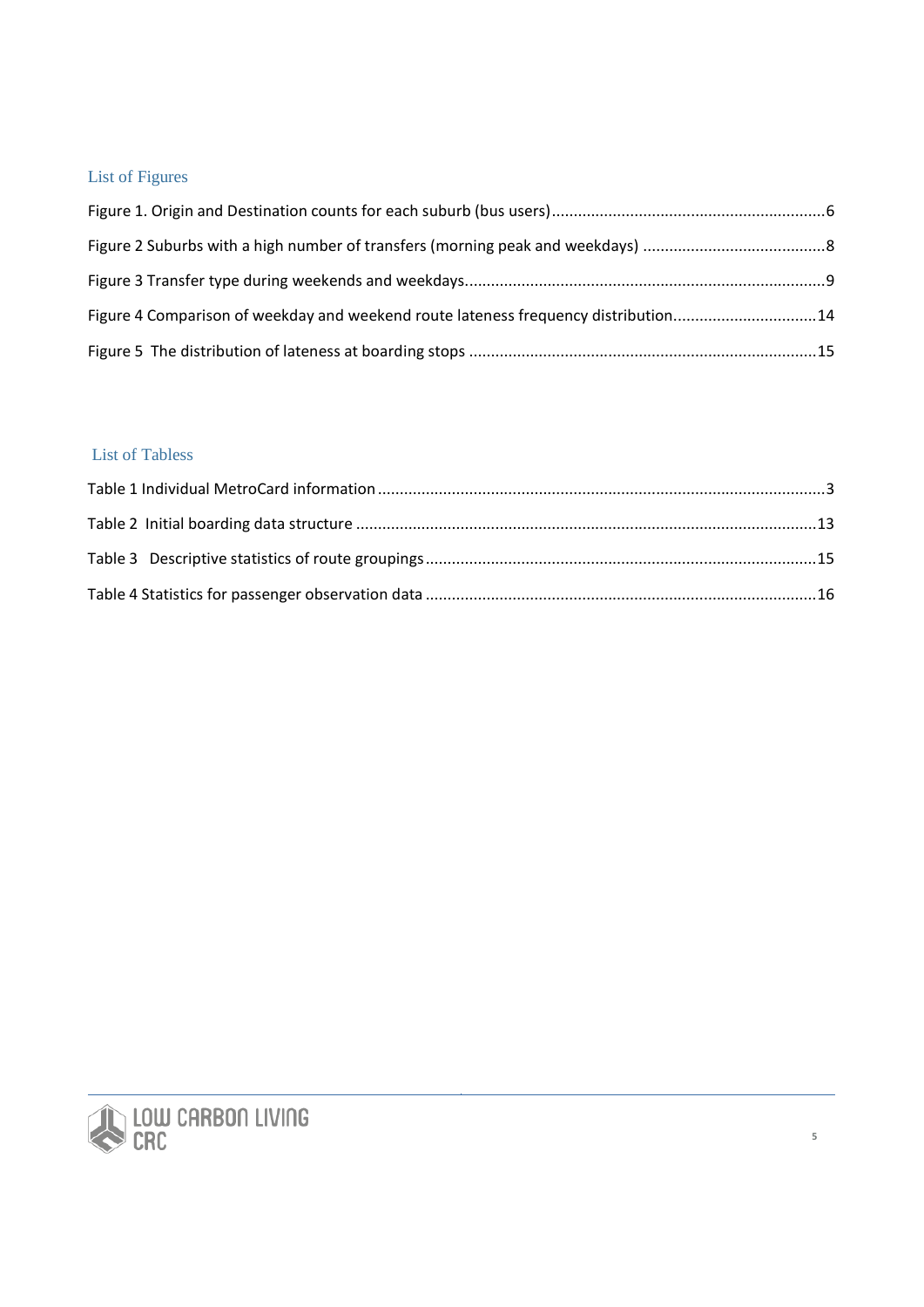## **Background**

<span id="page-5-0"></span>As public transport agencies increasingly adopt the use of automatic data collection systems, a significant amount of boarding data becomes available, providing an excellent opportunity for transit planners to access spatial-temporal data (Rahbar et al. 2017; Tao 2018) which can be used for a better understanding of human mobility and the performance of a transit system ( Mahrsi et al. 2017). Smartcard data can be used to examine a whole network regularly, and to make practical estimates of passenger origindestination (OD) patterns and is a great asset in understanding public transport reliability issues. Having knowledge of public transport travel

demand and its reliability will facilitate the design of appropriate public transport routes, and increase the efficiency which will, in turn, enhance public transport patronage. The data used in this research was provided by the Department of Planning Transport and Infrastructure (DPTI) in Adelaide, South Australia for the month of May 2017. A methodology was developed, using SQL software and based on the trip chain model, to create an OD matrix for Adelaide's bus users, and from it to estimate the demand for the system. Adelaide was chosen for this study because unlike in other cities, commuters scan their smartcard upon boarding but not on alighting. This allows the algorithm to be generic and therefore applicable elsewhere.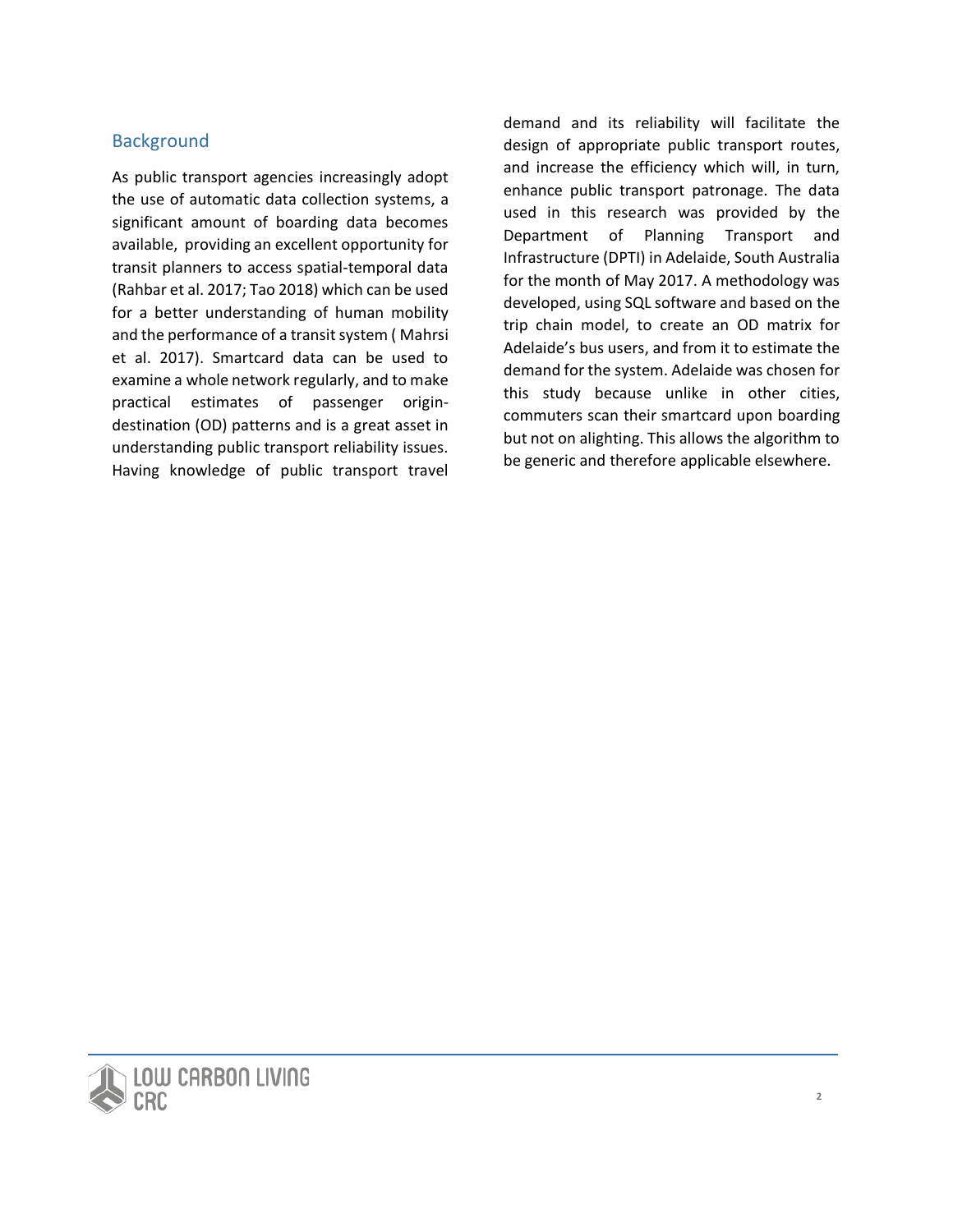#### Data Structure

<span id="page-6-0"></span>The primary function of the smartcard is to collect a fare, but it can also be utilised for finding passengers' travel patterns. Usually, smartcard data does not directly provide the information required for planners (Kurauchi & Schmöcker 2016). The flat fare policy and some zonal fare policies require commuters to tap once after boarding and record only a single transaction. However, in some cities, an exit reader is available as well if the fare is based on distance or zones. In such a system, each trip generates two records: for boarding and for alighting (Kurauchi & Schmöcker 2016). Each MetroCard contains spatial and temporal

information. In Adelaide, where a flat fare policy operates, commuters validate their cards when they board a public vehicle but not on alighting. Three modes of transport are available: bus, train and tram. The information for each smartcard transaction contains card identification, time, date, transport mode used, fare type, stop code, stop label, route code and validation type (see Table 1). When passengers swipe their card and pay an initial transaction, the fare is valid for two hours, and passengers can use any public transport within this time without incurring further costs.

<span id="page-6-1"></span>

| <b>Media</b><br>code | Fare<br>type   | <b>Transport</b><br>mode | Date &<br>time                  | <b>Stop</b><br>code | <b>Latitude</b> | Longitude                                                                                                                | <b>Route</b><br>code | <b>Direction</b> |
|----------------------|----------------|--------------------------|---------------------------------|---------------------|-----------------|--------------------------------------------------------------------------------------------------------------------------|----------------------|------------------|
| 807***CB             | <b>SV</b>      | $\overline{4}$           | $2017 - 05 -$<br>01<br>09:49:35 | 8089                | 34.979759       | 138.525912                                                                                                               | Tram                 | $\mathbf{1}$     |
| 94E***FB             | <b>TICKETS</b> | 1                        | 2017-05-<br>01<br>10:39:15      | 3351                | 34.924343       | 138.598468                                                                                                               | 251                  | 1                |
| 11C***89             | 28DAY          | 1                        | 2017-05-<br>05<br>10:46:32      | 3285                | 34.920343       | 138.607313                                                                                                               | 271                  | $\mathbf{1}$     |
| 707***27             | OTHER          |                          | 2017-05-<br>01<br>11:04:05      | 2072                | 34.870071       | 138.638452                                                                                                               | H <sub>22</sub>      |                  |
| 584***97             | <b>SV</b>      | 5                        | $2017 - 05 -$<br>08<br>11:06:36 | 1852                | 34.860916       | 138.650472<br>Note: Transport mode: $1 - D_{12}$ , $2 - R_{\text{tation}}$ , $4 - T_{\text{nom}}$ , $5 - T_{\text{min}}$ | <b>GWC</b>           | $\overline{1}$   |

#### Table 1. Individual MetroCard information

Note: Transport mode:  $1 = Bus$ ,  $3 = Station$ ,  $4 = Tran$ ,  $5 = Tran$ 

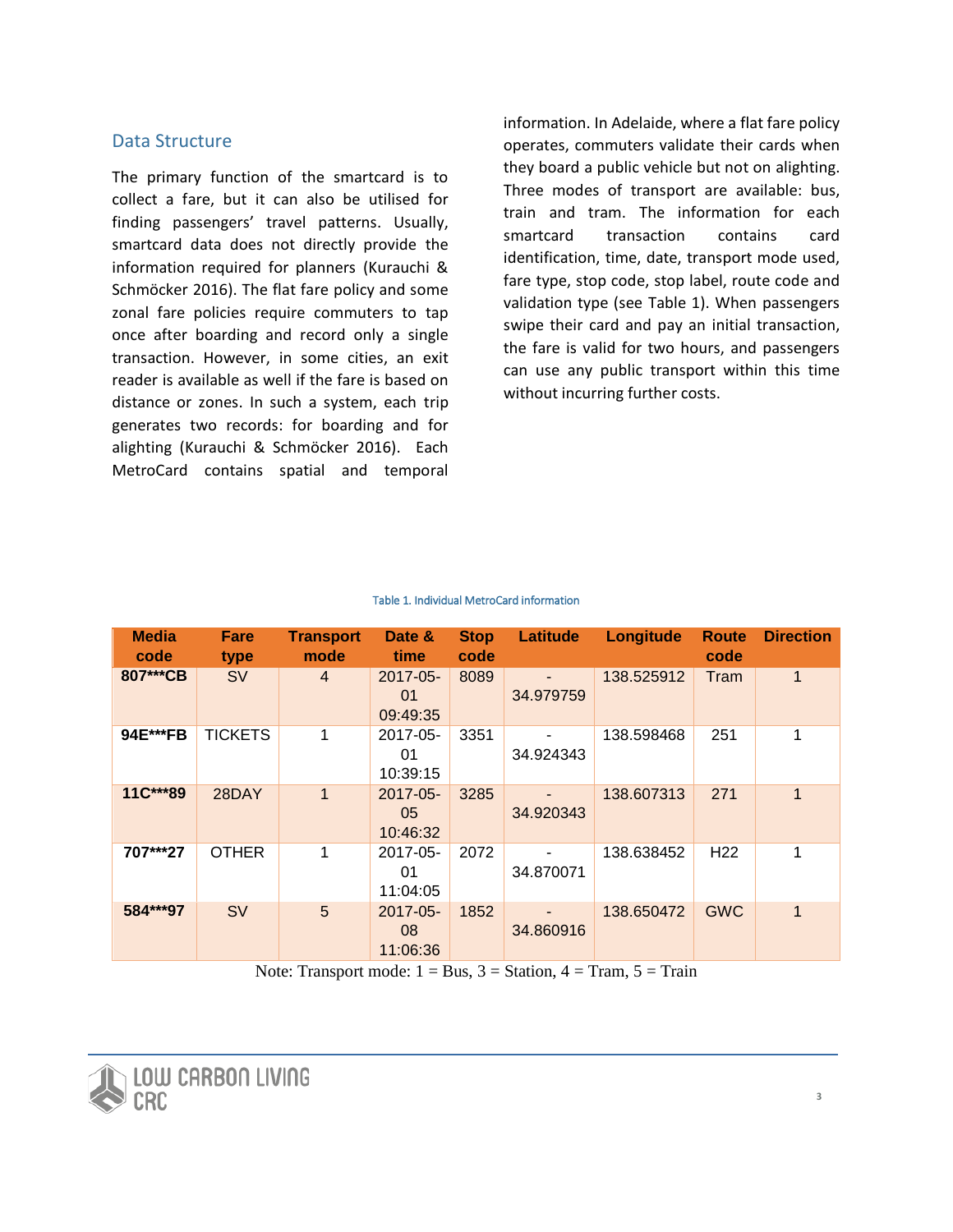There are some deviations from the one-swipe rule: railway stations in Adelaide operate under a closed system, and swiping is required for both boarding and alighting, and various systemic and user issues mean that transfers between the train and other modes cannot be estimated directly from the MetroCard. In addition, there is a free tram zone in Adelaide where passengers do not need to swipe their cards; this means that the tram boarding point is not available. Given these limitations, this study focuses on bus users.



**4**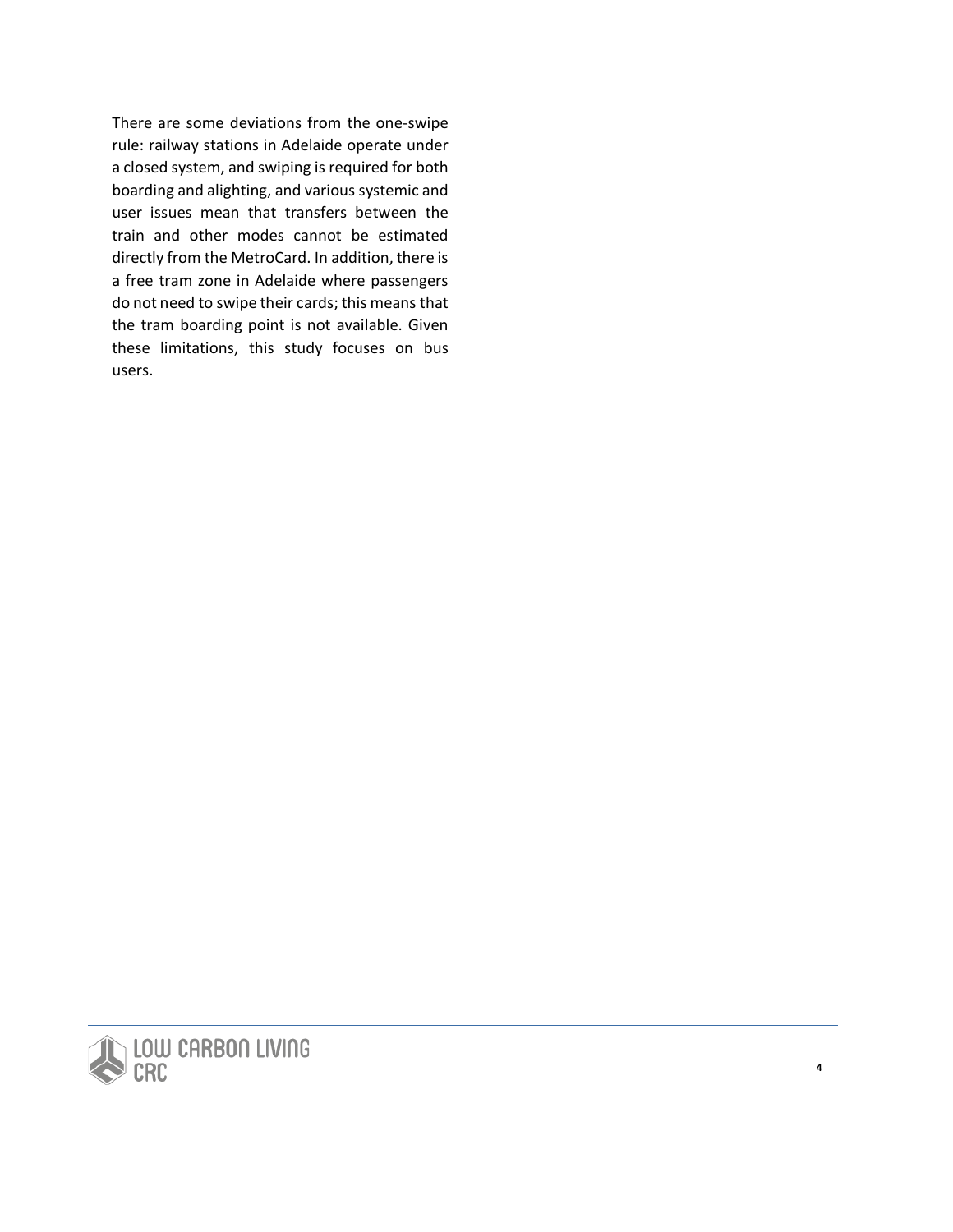#### Extraction of OD matrices

<span id="page-8-0"></span>Knowledge of transit demand plays a decisive role in public transport plans to improve the performance of the system. One common method for estimating the destination is the trip chain model. As mentioned previously, each smartcard can provide the boarding location and time of each bus trip but not the alighting location, so the trip chain model assumes the alighting stop is located within acceptable walking distance of the next stop. Some assumptions considered in this algorithm are:

The initial boarding location of a trip leg is the 'origin'.

- A passenger's alighting point is assumed to be within walking distance of the next boarding stop
- Passengers return to the place where they first boarded that day, or to some other nearby station.
- Commuters take the first available service after arriving at a boarding place.
- Each smartcard is used by a single commuter and cannot be used by multiple passengers.
- Commuters who use the public transport system do not use any other mode of transport on that same day

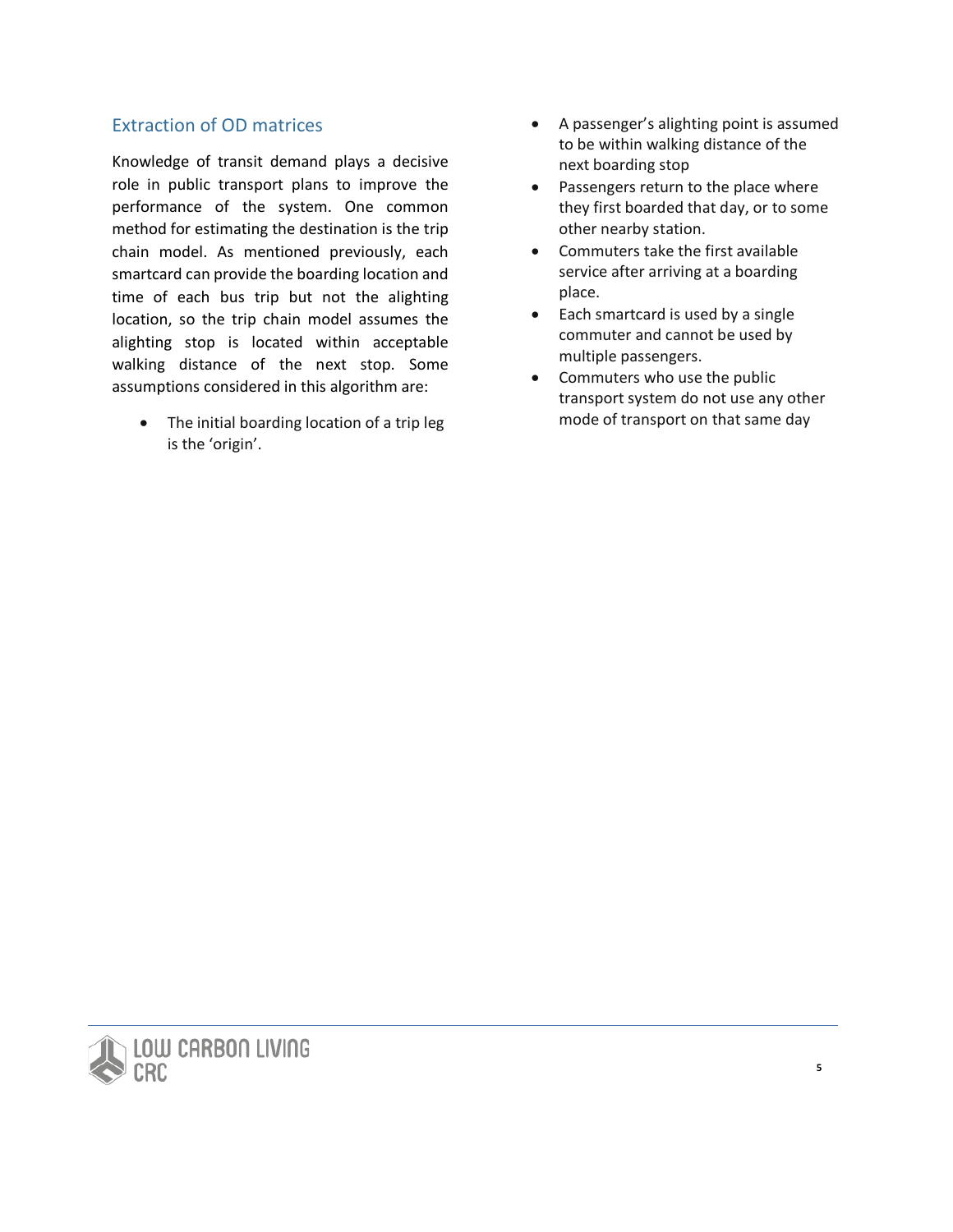#### Origin and Destination analysis

<span id="page-9-0"></span>One of the critical considerations when planning transit services is estimating the demand for each route, to determine the frequency and capacity of the vehicles (Tamblay, Muñoz & Ortúzar 2018). An OD matrix provides critical information for transit planners by estimating the number of journeys between different zones, information which can be used in transportation planning, design and management. After analysing the data based on

the trip chain model, bus users' origins and destination counts during the morning peak were derived for each suburb (Figure 1). Most trips originated from Paradise, Modbury, Adelaide, and Klemzig suburbs. Adelaide, Bedford and Modbury suburbs were the destinations for most journeys during the day. Suburbs with the highest origins and destinations were shortlisted and analysed. Finally, the data was validated using other sources from the Department of Transport and a limited survey.



Figure 1. Origin and Destination counts for each suburb (bus users)

<span id="page-9-1"></span>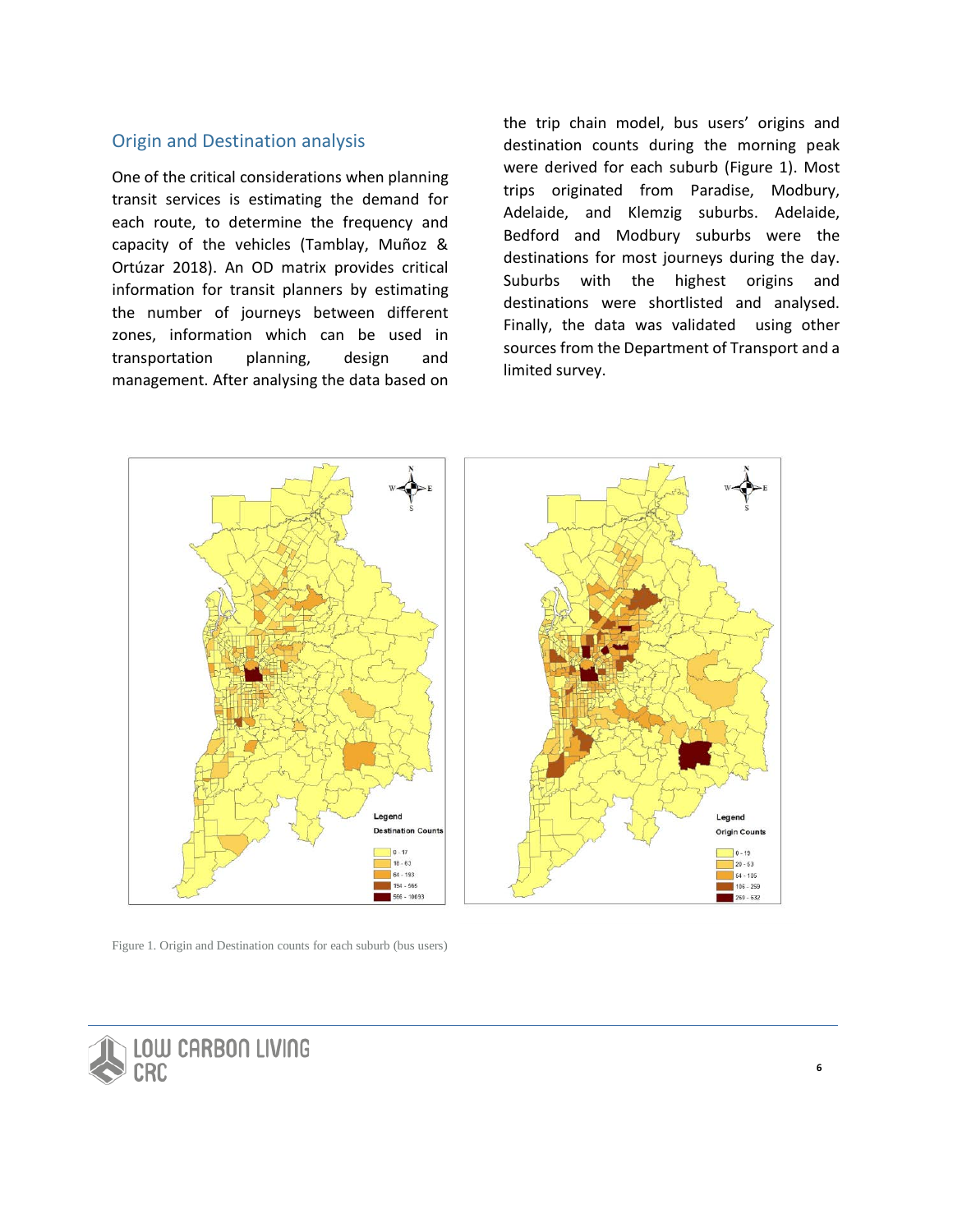The origin-destination analysis showed that bus movements were radial, and most trips during the morning peak ended in the CBD. These movements were further explored to rationalise the existing routes. The information from an OD analysis that was used to identify new bus routes to optimize the bus routes and reduce congestion within the Central Business District (CBD) of Adelaide. Few examples of suggested new routes are given below:

- Modbury–Bedford Park: the OD analysis showed high demand from Modbury to Flinders University during the morning peak, but just one route (G40) runs between the suburbs, going through the CBD. The results indicate that providing direct routes from Modbury interchange to Bedford park will reduce overall travel time to passengers and also reduce congestion in the Adelaide CBD.
- Paradise–Bedford Park: there are two bus routes between these two suburbs (W90 and G40), and both pass through the CBD, which is heavily congested during the morning peak. It is worth

exploring the option of a direct route from Paradise to Flinders University that avoids congested city links.

• Modbury–North Adelaide: bus routes between these two suburbs run through the CBD. As explained above, by introducing direct routes between these two suburbs will lead to reduced congestion in the city center.

The OD analysis also helped us in greater understanding about the mode transfers and the role played by the key interchanges. In addition, the results indicate that all the transfer points are the same for both weekdays and weekends, although destinations may change. Most transfers during weekdays occurred in three suburbs: Adelaide (CBD), Paradise, and Modbury and as expected most passengers travelled to Adelaide during the morning peak to start a daily activity (refer Figure 2) . Modbury and Paradise are identified as the busiest interchanges, and it is evident that most commuters use these locations for transfer.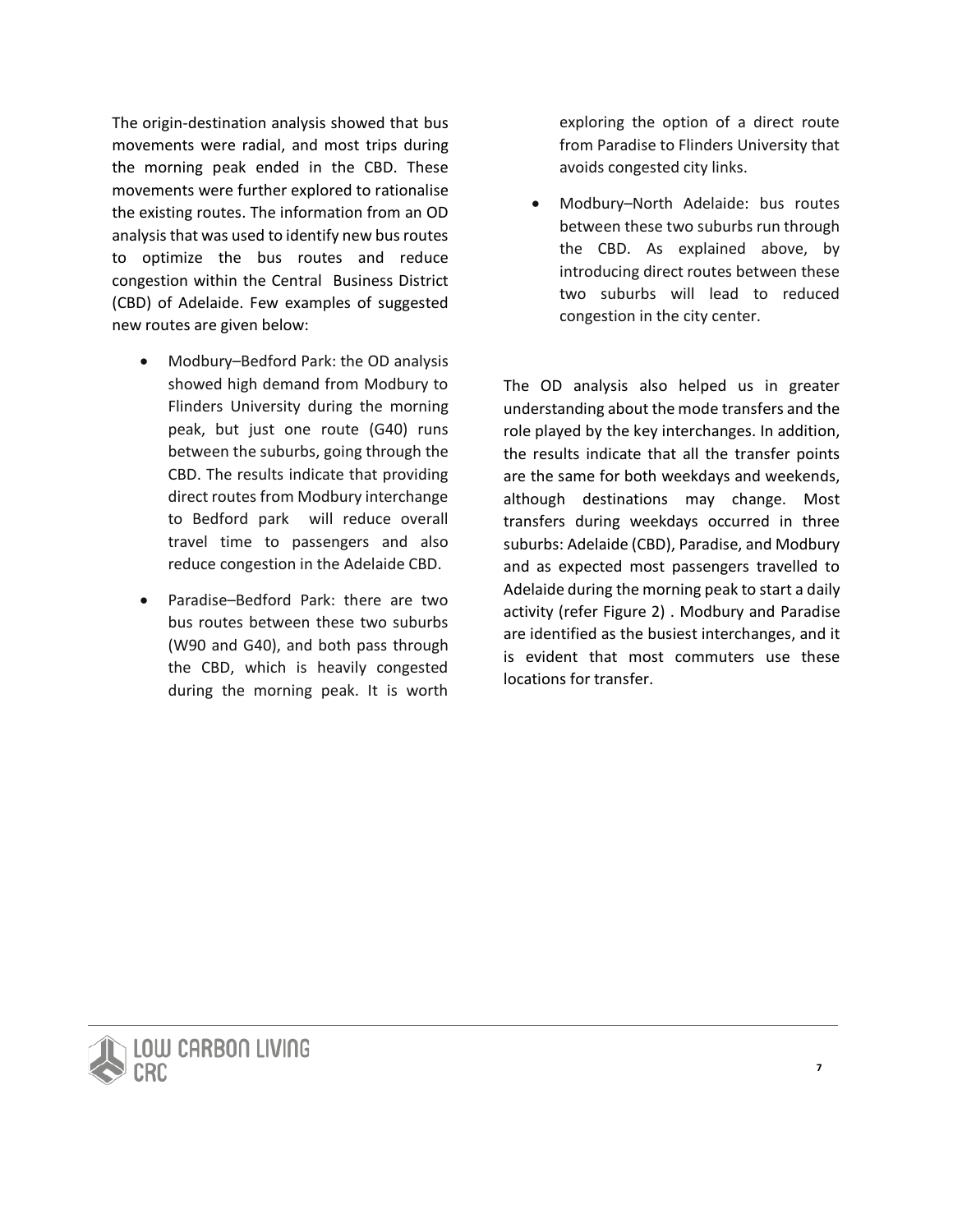

Figure 2 Suburbs with a high number of transfers (morning peak and weekdays)

<span id="page-11-0"></span>As presented in Figure 3, the comparison of weekday and weekends illustrates that transfer between bus to bus and train to train are more popular than other kinds of transfers. While on the weekend, most commuters transferred from bus to bus (51%), and on the weekdays it decreased to 39.76%, which means that the number of passengers who transfer from train to

train on the weekdays is higher than on the weekend. It can be related to the reliability of trains in comparison with bus due to traffic congestion and less travel time, so people prefer to use a more reliable system on the weekdays to access to their destination. Travel pattern among bus to train transfers and vice versa is the same during weekdays and weekend.

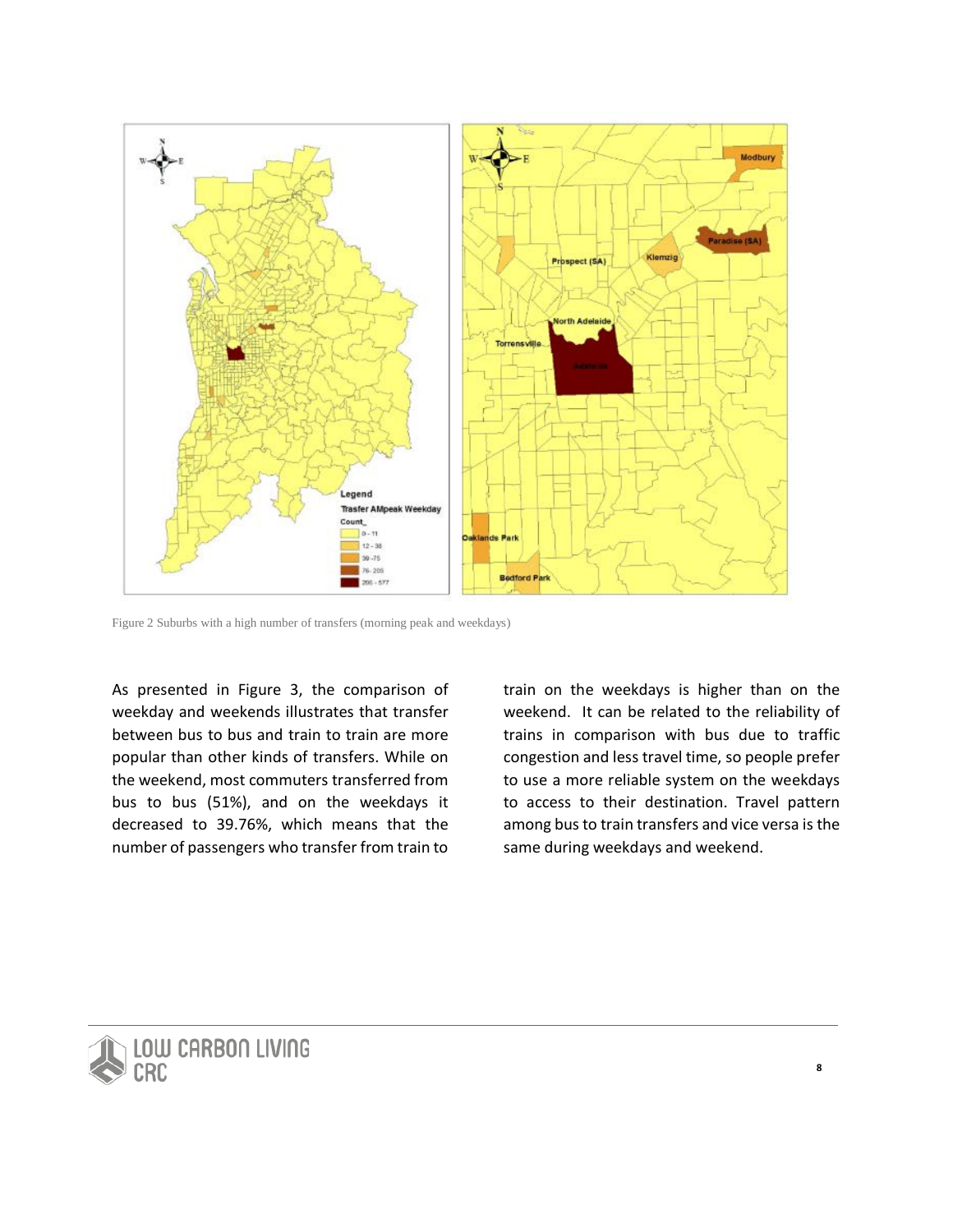

<span id="page-12-0"></span>Figure 3: Transfer type during weekends and weekdays.

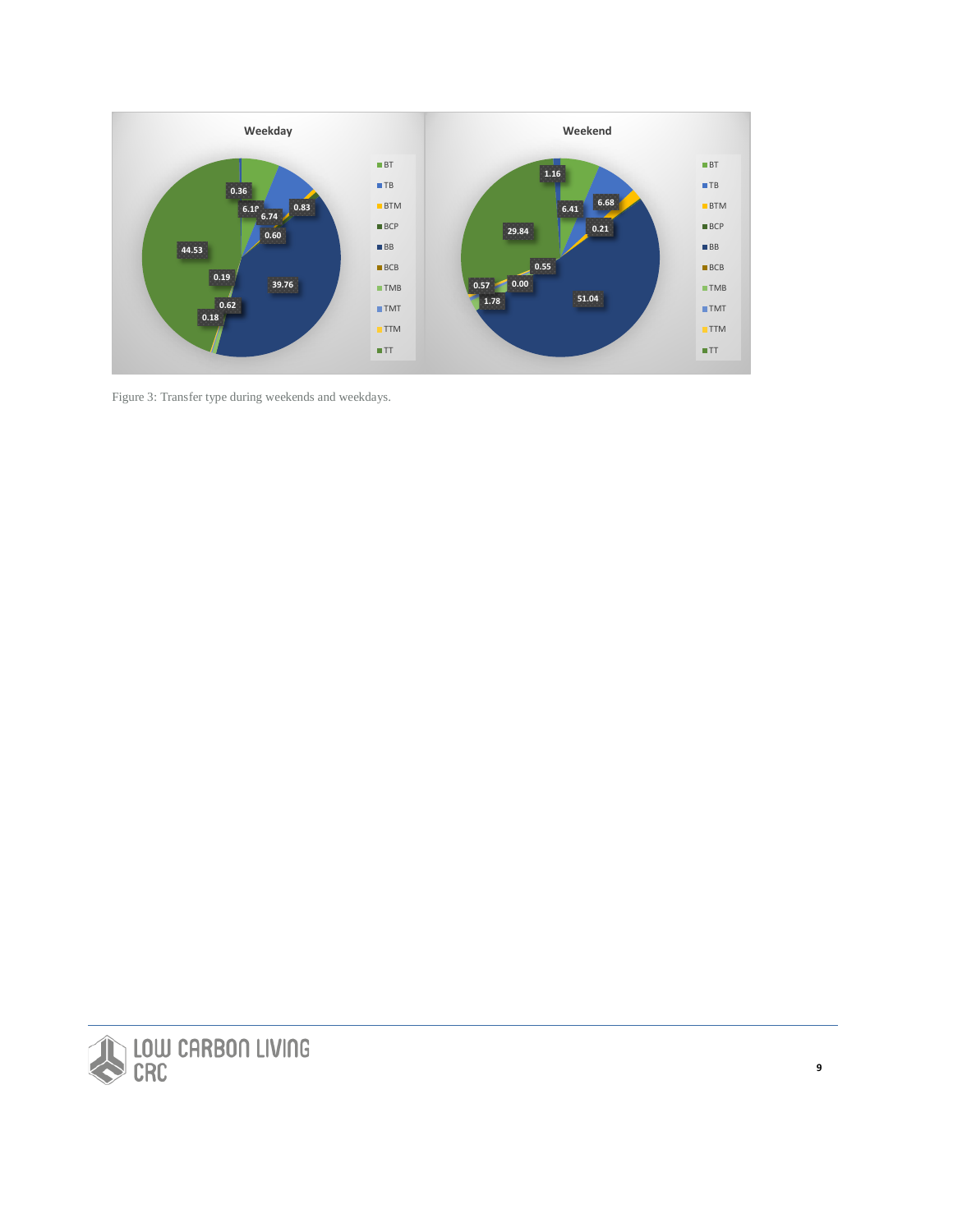## On-Time Performance of Bus Services using smartcard data

<span id="page-13-0"></span>Throughout the world, the reliability of public transport systems is constantly under review. In recent years, the widespread prevalence of privately owned motor vehicles and people's quickening pace of life has increased the importance of public transport service reliability and on-time performance. This is of potential concern for bus services as buses share road space with a growing number of other vehicles. In Adelaide, the capital city of South Australia, the public transport system has been plagued by concerns of unreliable services (Kelton, 2012a).

The South Australian community is encouraged, by the government, to use public transport especially for regular trips such as the daily commute. However, the South Australian public sector has found that many commuters are avoiding public bus services, reducing the total number of commuters using public transport (Kelton, 2012b). South Australia's initial boardings for metropolitan public transport rose each year incrementally between 2000 and 2009, reaching 52.4 million in the 2009–2010 financial year (DPTI, 2011). However, DPTI's Annual Report for 2010– 2011 (Department of Transport Energy and Infrastructure, 2011) states that in 2010–2011, initial boardings reduced by 2.2 per cent to 51.25 million. One reason for this reduction is the perceived unreliability of services.(Nankervis, 2016) Often, buses do not meet the advertised service times, with many services running a quarter or even half an hour late—or, in some cases, not arriving at all (Kelton, 2012a).

South Australia's Public transport system is operating well below its full potential. According to the Australian Bureau of Statistics (Australian Beaurau of Statistics, 2009), 14.4 per cent of adults across Australia were using public transport for their trip to work or study in 2006, while in Adelaide this figure was less than 10%. The use of public transport between 1996 and 2006 increased by only 18 per cent in Adelaide, dwarfed by increases of 35 per cent and 22 per cent in Melbourne and Brisbane respectively (Australian Beaurau of Statistics, 2009).

According to the Adelaide Metro website (Adelaide Metro, 2012), the quality of South Australian public transport needs minor improvement. DPTI monitors the performance of the bus contractors to make sure that the service quality (on-time running and reliability) meets community needs and demands. DPTI defines service as 'on-time' and 'reliable' if the vehicle departs no more than 59 seconds before and no more than 4:59 minutes (i.e., 4 minutes 59 seconds) after the time published in the timetable (Adelaide Metro, 2012). It must be noted that not all stops appear on the timetables; at these locations, estimated times are provided to the travelling public. Even with 6 minutes' flexibility, a large proportion of services are failing to meet targets. This lack of reliability for public transport services is a significant concern for the community.

In the past, several attempts have been made to improve the reliability of bus services in Adelaide, including: fining the contractors operating the bus services when they fail to meet targets (Bray & Wallis, 2008); continuously changing and reviewing timetables to suit changing road conditions; fitting buses with

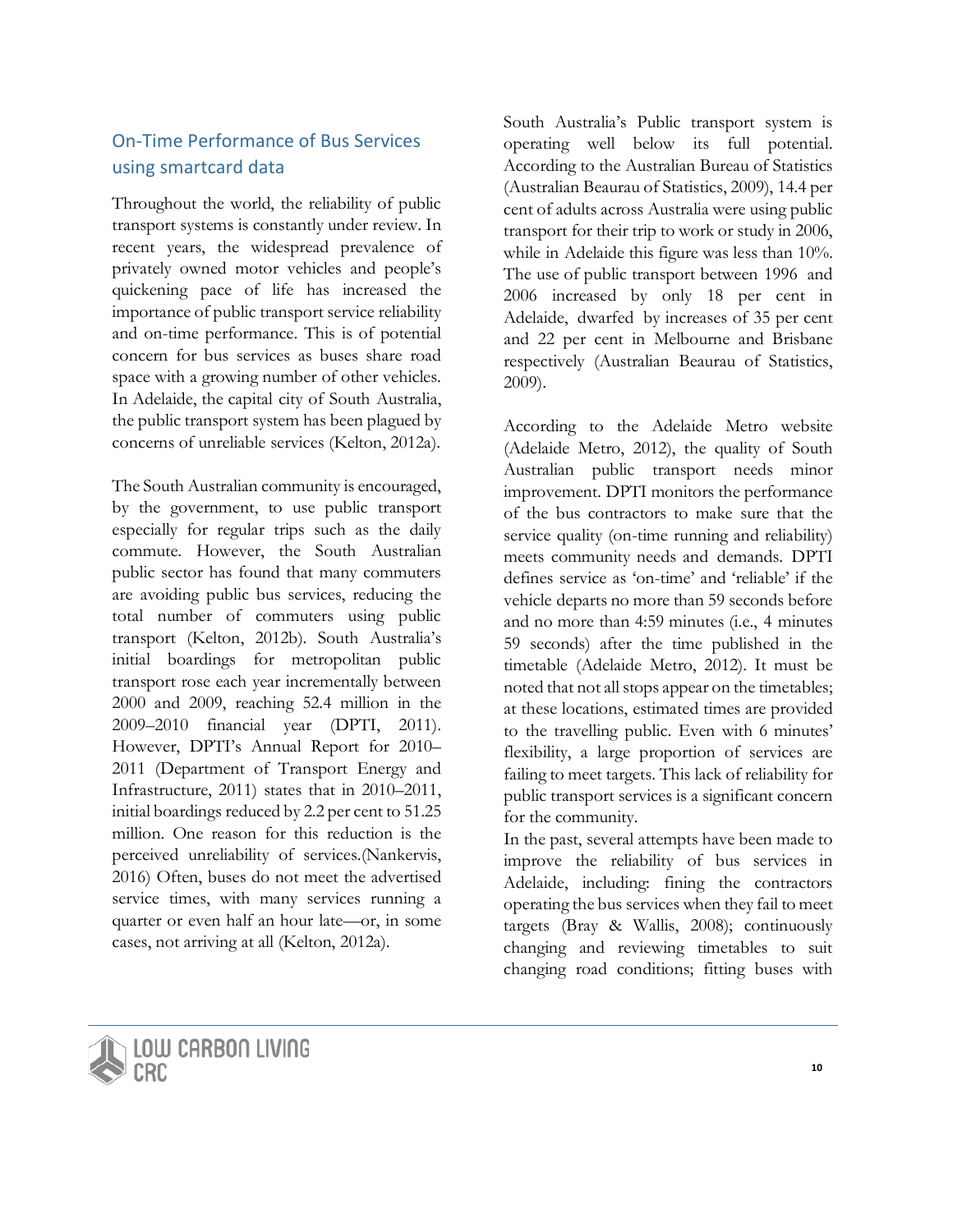Global Positioning System (GPS) devices; and auditing buses to determine which bus routes require attention. Automated Vehicle Location (AVL) systems are helping public transport agencies all over the world to improve their performance. However, there is a difference between the performance at the vehicle level and what the passenger experiences, often at the stop level (Chen et al., 2009) so it is important to collect and interpret the data accordingly. This study seeks to investigate travel time reliability as seen by the passenger using data collected automatically.

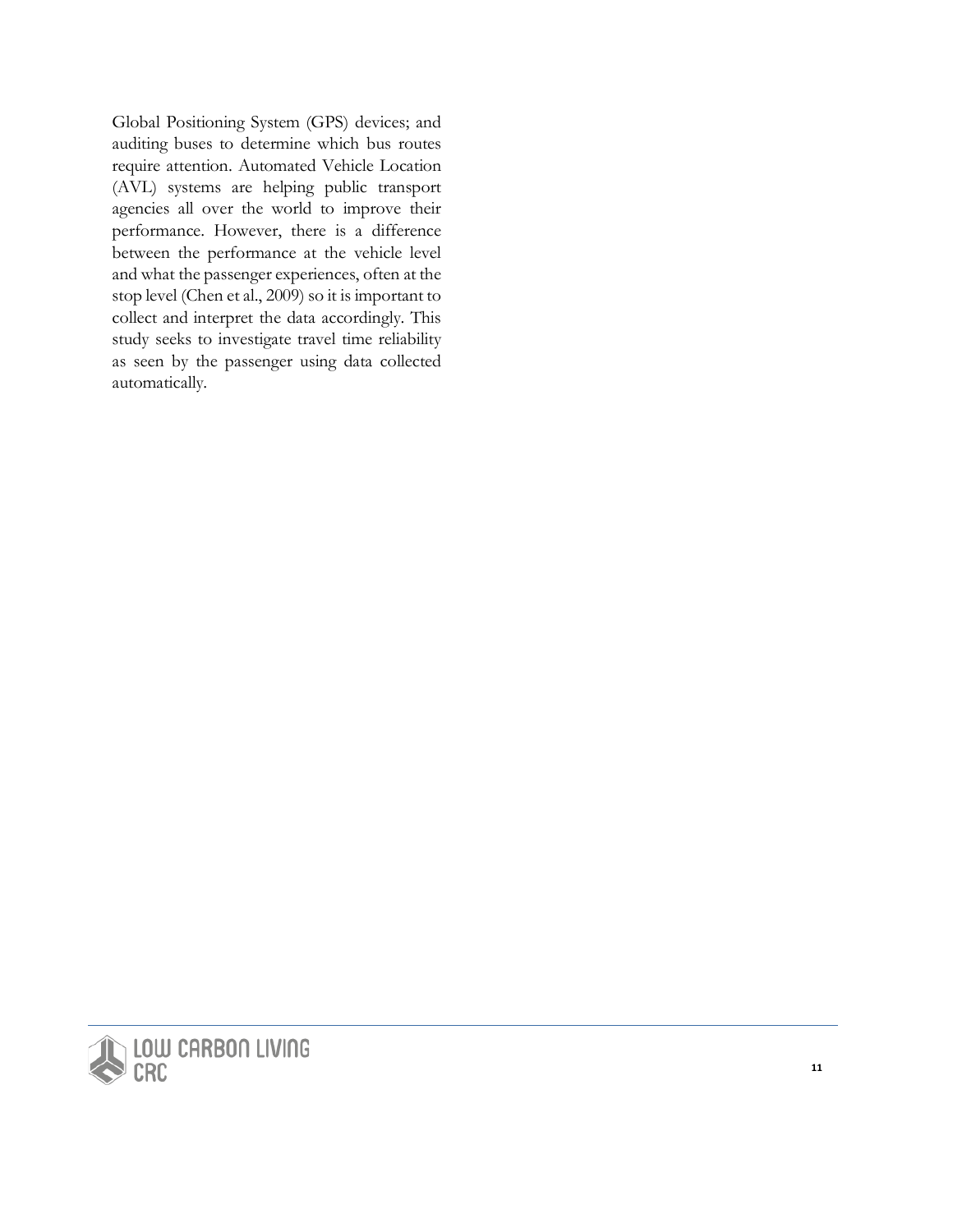#### Assessing bus arrival time reliability

<span id="page-15-0"></span>Using boarding data to assess travel time has the advantage that these records directly relate to passenger experiences. Furthermore in Adelaide boarding data is recorded at the stop locations, as are the timetables, eliminating the need to process and compare the datasets geographically. Bus services were separated from other route services offered by Adelaide Metro for analysis primarily because they form the bulk of the network and are most affected by travel time variability. In the Adelaide network, the bus driver is also the ticket salesman and therefore must wait until he/she is satisfied no further passengers need to buy a ticket before departing the stop. Compare this to the rail services where fare payment is collected by an onboard vending machine; a passenger could conceivably buy a ticket in transit and validate it as the vehicle is about to reach the next stop. Time spent selling tickets has been previously attributed exclusively to dwell time (time spent stationary at a stop) (Dorbritz et al., 2009), this helped shape the approach for the investigation, giving confidence that the last boarding would reflect bus departure time. As expected similarity was observed when the estimations of departure time fromboarding datawere compared to those obtained from Automatic Vehicle location records. These records were obtained previously covering a small selection of routes.

There are however some limitations of this method. Primarily, we only have data on a bus's location when a person, passenger or staff, boards and validates a ticket. This makes it difficult to track a bus's progress in the afternoon heading

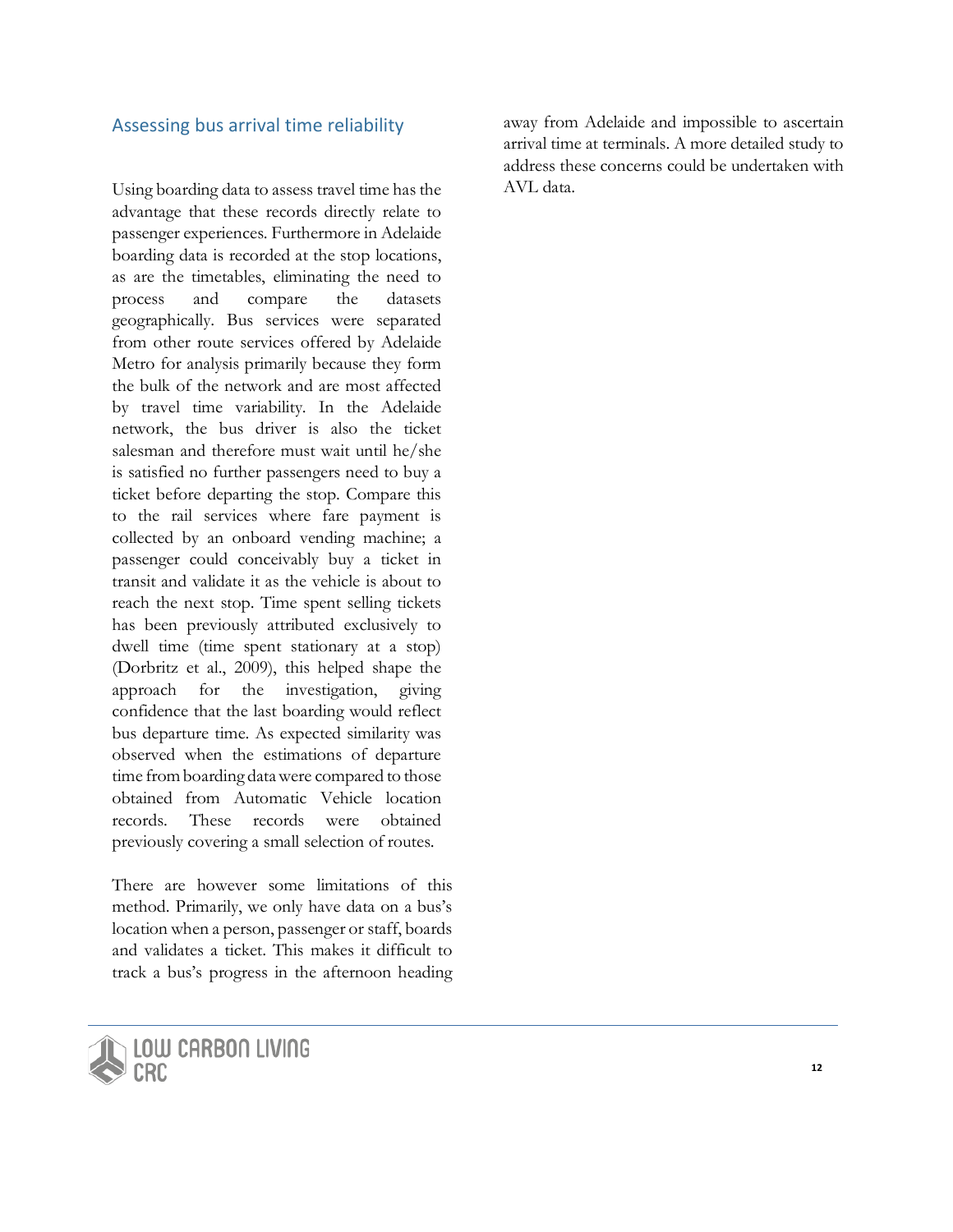#### Processing data for reliability

<span id="page-16-0"></span>The busses true departure time was estimated from the last validation at a particular stop. This is deemed valid for assessing the lateness for bus services as there is only one boarding door at the front of the bus and the driver's presence helps enforce fare payment. For example, the records in Table 2 below are those showing the progress of bus 1125 along route 503. Those records highlighted in the darkest grey will be retained for further processing.

The raw data as shown in Table2 has three distinct sections of information. Firstly there's the identifying information specific to each record in the form of an ID and a timestamp. Next there's the geographical information identifying the boarding location, and finally, there's the service information relating to the vehicle's operation.

#### Table 2: Initial boarding data structure

<span id="page-16-1"></span>

|        |            |          | VALIDATION ID VALIDATION Time STOP CODE STOP LABEL |              | STOP LATITUDE STOP LONGITUDE ROUTE CODE TRIP DIRECTION Vehicle NUMBER |     |      |
|--------|------------|----------|----------------------------------------------------|--------------|-----------------------------------------------------------------------|-----|------|
| 196028 | 1609919983 | 8:26:36  | 6931 Zone A Klemzig Interchange                    | $-34.886524$ | 138,639269 C1                                                         |     | 1125 |
| 196029 | 1609919985 | 8:26:50  | 6931 Zone A Klemzig Interchange                    | $-34.886524$ | 138,639269 C1                                                         |     | 1125 |
| 196030 | 1609920004 | 9:13:02  | 1217 Zone A Tea Tree Plaza Intercha                | $-34.831325$ | 138.694308                                                            | 503 | 1125 |
| 196031 | 1609920006 | 9:13:05  | 1217 Zone A Tea Tree Plaza Intercha                | $-34.831325$ | 138.694308                                                            | 503 | 1125 |
| 196032 | 1609920027 | 9:29:05  | 1656 34D Valiant Rd                                | $-34.85004$  | 138.67158                                                             | 503 | 1125 |
| 196033 | 1609920029 | 9:29:08  | 1656 34D Valiant Rd                                | $-34.85004$  | 138.67158                                                             | 503 | 1125 |
| 196034 | 1609920031 | 9:29:10  | 1656 34D Valiant Rd                                | $-34.85004$  | 138,67158                                                             | 503 | 1125 |
| 196035 | 1609920034 | 9:30:01  | 1706 34C Valiant Rd                                | $-34.853742$ | 138,671835                                                            | 503 | 1125 |
| 196036 | 1609920039 | 9:31:46  | 1762 34 Lyons Rd                                   | $-34.857462$ | 138,667326                                                            | 503 | 1125 |
| 196037 | 1609920041 | 9:31:48  | 1762 34 Lyons Rd                                   | $-34.857462$ | 138.667326                                                            | 503 | 1125 |
| 196038 | 1609920047 | 9:34:09  | 1869 29B Sudholz Rd                                | $-34.861157$ | 138.661002                                                            | 503 | 1125 |
| 196039 | 1610698084 | 15:33:03 | 7735 School Urrbrae College Cross R                | $-34.964703$ | 138.625472                                                            | 990 | 1125 |
| 196040 | 1610698086 | 15:33:05 | 7735 School Urrbrae College Cross R                | $-34.964703$ | 138.625472                                                            | 990 | 1125 |

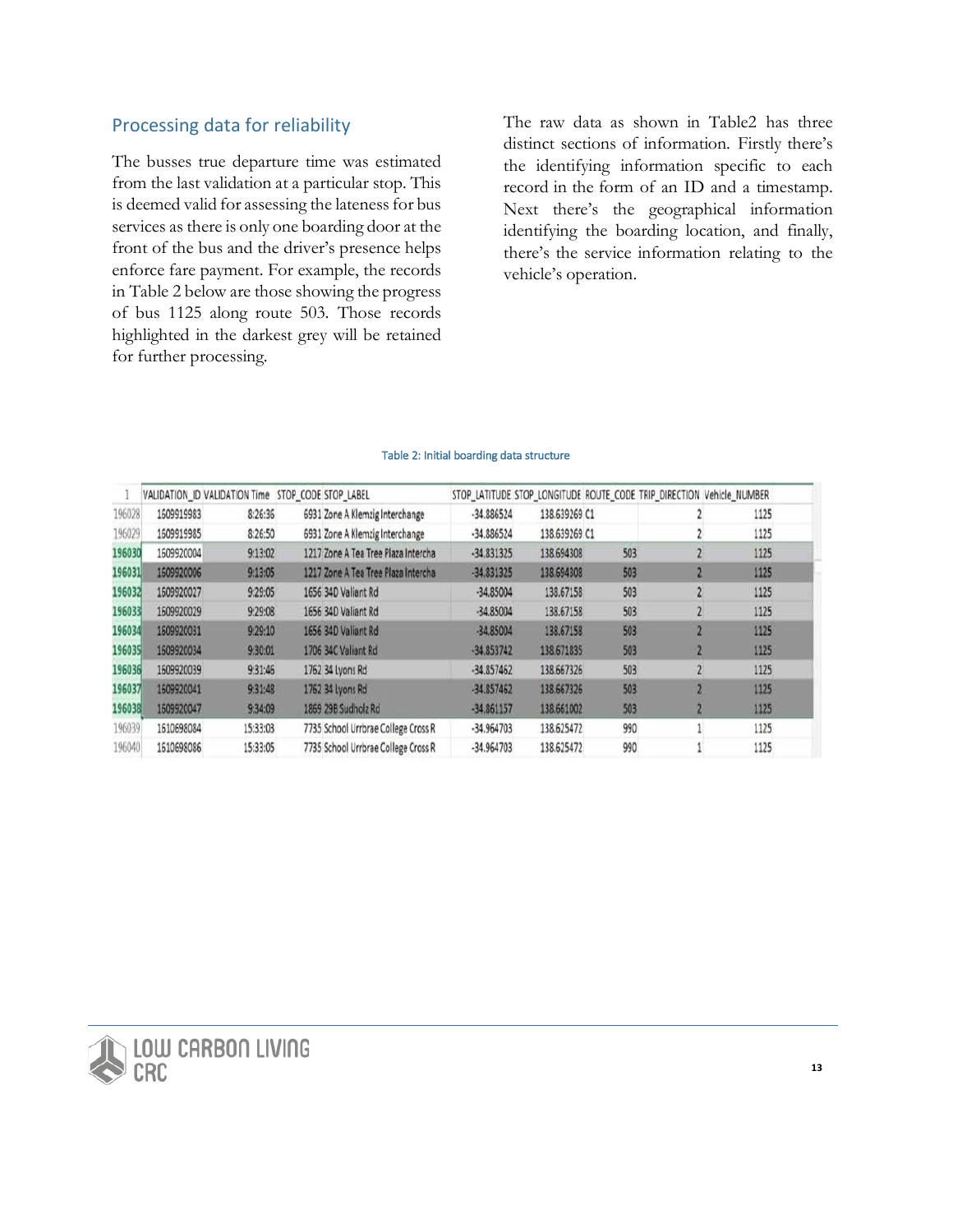#### Analysis of bus arrival time reliability

<span id="page-17-0"></span>The data was first aggregated by route, and while there was some inconsistency in average lateness observed across the three days individually, there is a clear trend observed towards consistency across days. On a scatter plot all the routes and their average likenesses were plotted for each day separately. Each route was treated equally spaced one unit apart along the X-axis. Regardless of the order of the routes presented the trend lines for the two days are in high agreement both showing little to no variance across bus services (Figure 4). Statistically, the routes on Wednesday and Thursday have an almost standard distribution of lateness with mean and median values within 20 seconds. Their average lateness was within 21 seconds through the variance as measured by standard deviation was almost 40 seconds higher on Thursday. As might be expected bus services showed less variability on Saturday with average lateness of 55 seconds and a standard deviation of fewer than two minutes (Table 3). The figure depicts this difference between route lateness distributions on a weekday vs a weekend. Because there were no routes in every time category a moving average (Mov.Avg.) has been used to smooth the distribution curve.



Figure 4: Comparison of weekday and weekend route lateness frequency distribution.

<span id="page-17-1"></span>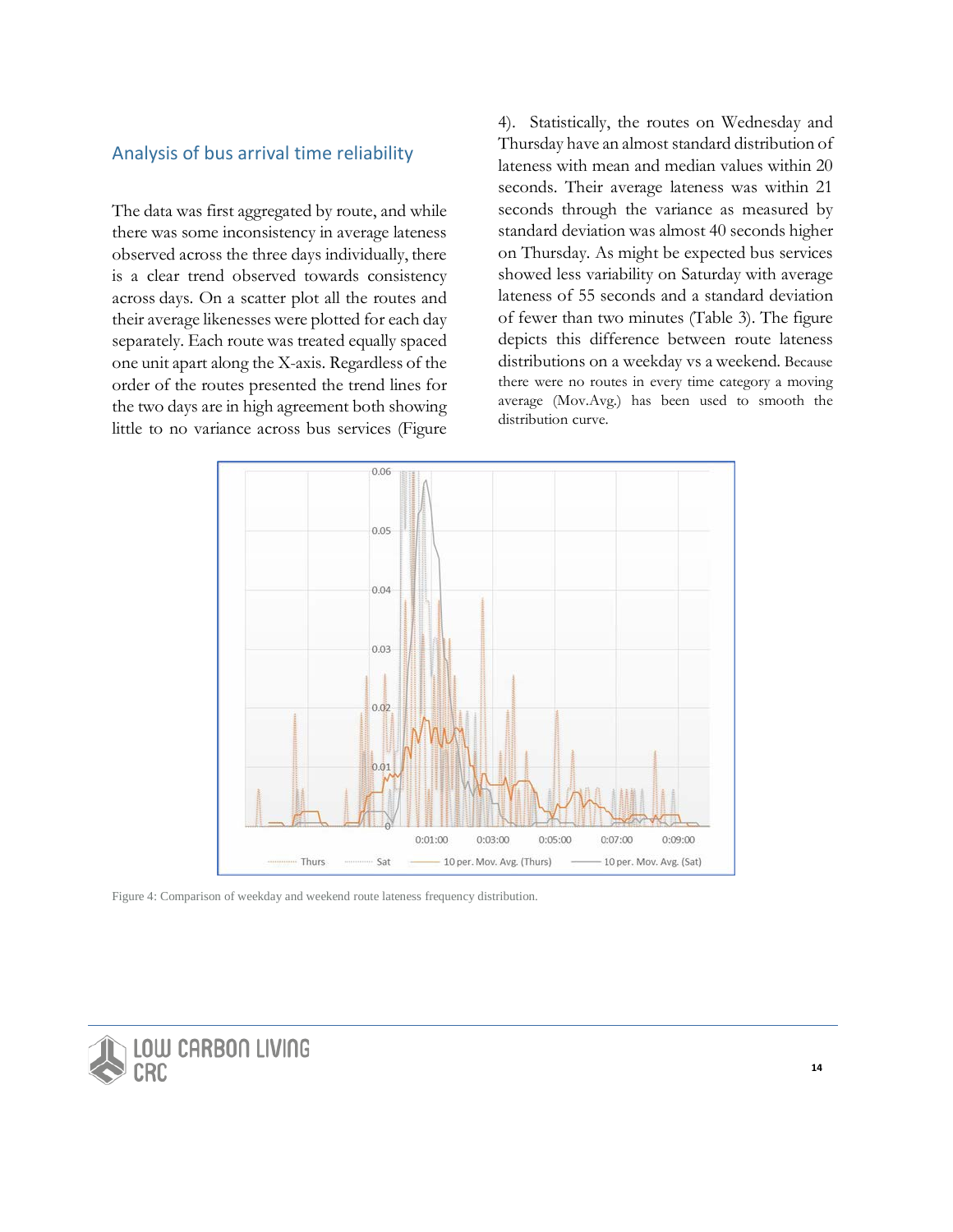#### Table 3 : Descriptive statistics of route groupings

<span id="page-18-1"></span>

|               | Wed<br>(Time: hh:mm:ss) | <b>Thurs</b><br>(Time: hh:mm:ss) | <b>Sat</b><br>(Time: hh:mm:ss) |
|---------------|-------------------------|----------------------------------|--------------------------------|
| Average       | 0:01:40                 | 0:01:22                          | 0:00:55                        |
| <b>St</b> dev | 0:02:27                 | 0:03:05                          | 0:01:53                        |
| <b>Median</b> | 0:01:21                 | 0:01:10                          | 0:00:30                        |

The average observed lateness was calculated as well as the percentage of boarding locations where the service exceeded the five-minute tolerance for lateness. The bus route 747 stood out here as being on average between 7.5 and 9.25 minutes late across both days. Furthermore, buses at 17% of boarding locations were reported as late by the Adelaide metro standard of arrival 5 minutes or more after the published time.

The 747 route is a feeder service linking the Seaford and Noarlunga interchanges in Adelaide's far south in a clockwise loop. Interestingly the 745 route which follows the same streets but in an anticlockwise direction showed much more variability with average lateness approaching 12 minutes on Wednesday and only 3.5 minutes on Thursday. Perhaps this is due to a disproportionate number of un-signalised right turns required across traffic for the 745 services. When considering the whole dataset of passenger observations shown in Figure rather than route groups, further differences were observed.



Figure **5** The distribution of lateness at boarding stops

<span id="page-18-0"></span>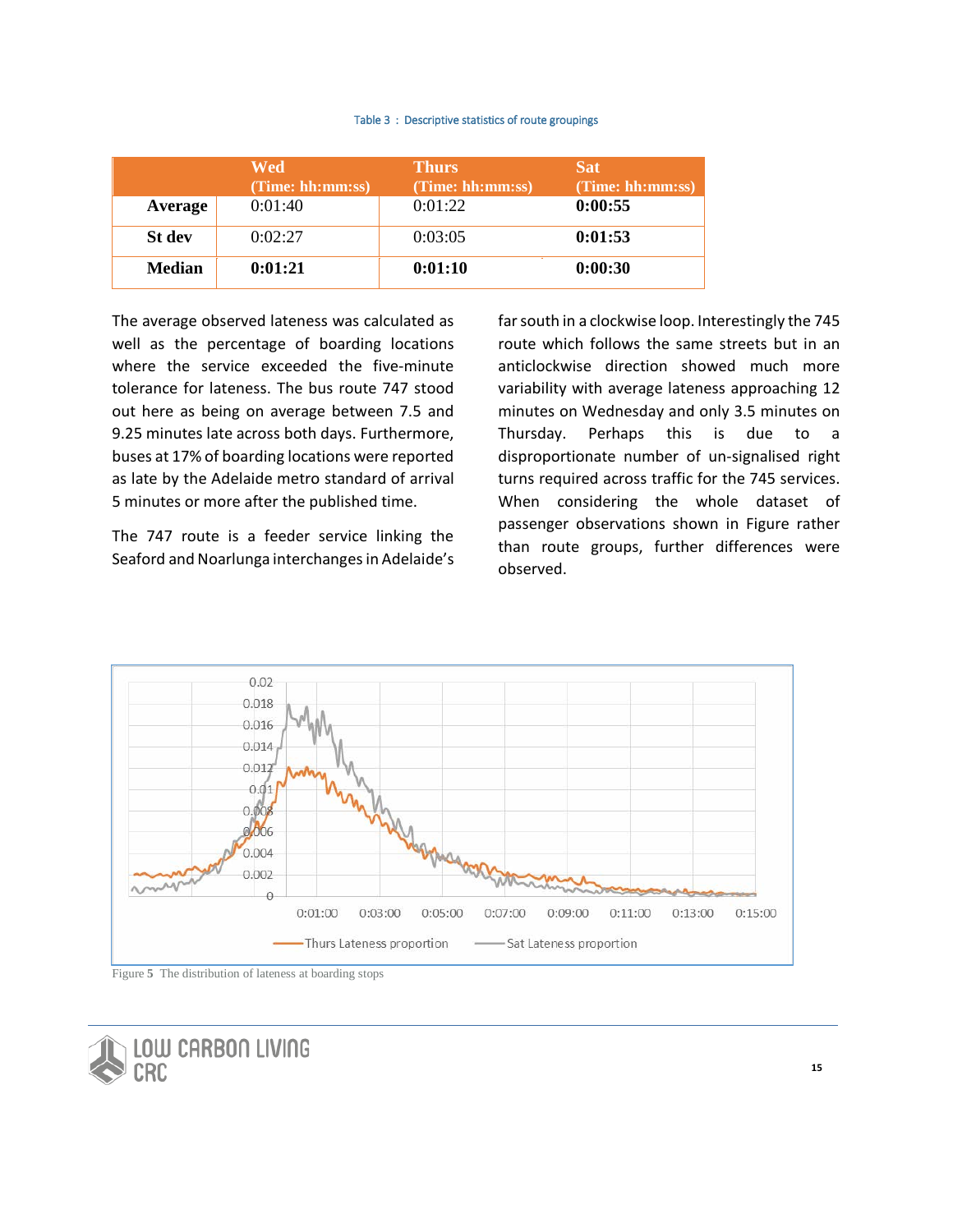#### Table 4 Statistics for passenger observation data

<span id="page-19-0"></span>

| <b>AVERAGE</b><br><b>HR:MIN:SEC</b> | 0:00:36   | 0:02:13        |  |
|-------------------------------------|-----------|----------------|--|
|                                     | (Thursday | <b>Saturda</b> |  |
| <b>MEDIAN</b><br><b>HR:MIN:SEC</b>  | 0:01:03   | 0:01:12        |  |
| <b>ST DEV</b><br><b>HR:MIN:SEC</b>  | 0:13:03   | 0:08:26        |  |
| % ONTIME                            | 56.332%   | 75.451%        |  |

Of the weekdays the services on Thursday performed considerably poorer with a standard deviation of 13 minutes. This higher spread means the buses were within the acceptable limits of +1 and -5 minutes for only 56% of observations compared with 75.5% of those on Saturday. Where there were multiple boardings of bus service at the same stop the time between boardings could be found. A smartcard, boarding took place on average 12 seconds after the previous boarding, whereas boarding with a magnetic ticket (tickets sold inside the bus) took twice as long as 24 seconds. It was also found that these magnetic ticket boardings were overrepresented in the database of final boardings at each stop. Across a typical week, single trip tickets make up 8% of all boardings while these same tickets are the final boarding at a stop 17% of the time. This does confirm that the sales and validation process is prolonging the time that buses stand at some stops. When the effect was investigated at a network level, it was found that there is no relationship between the percentage of departures where the last recorded boarding was with a paper ticket and how late the buses



became. This indicates that the sale of tickets inside the bus, is at most a minor cause of travel time unreliability. The presence of extra time taken by paper/magnetic ticket purchase having no effect on reliability indicates that the distribution of such events either spatially or temporarily is captured in the timetable. This implies that there are travel time savings if not reliability improvements to be gained through off-board ticket sales or prepaid only services such as those used in Sydney (Byatt, Oscuro & Rookes, 2008).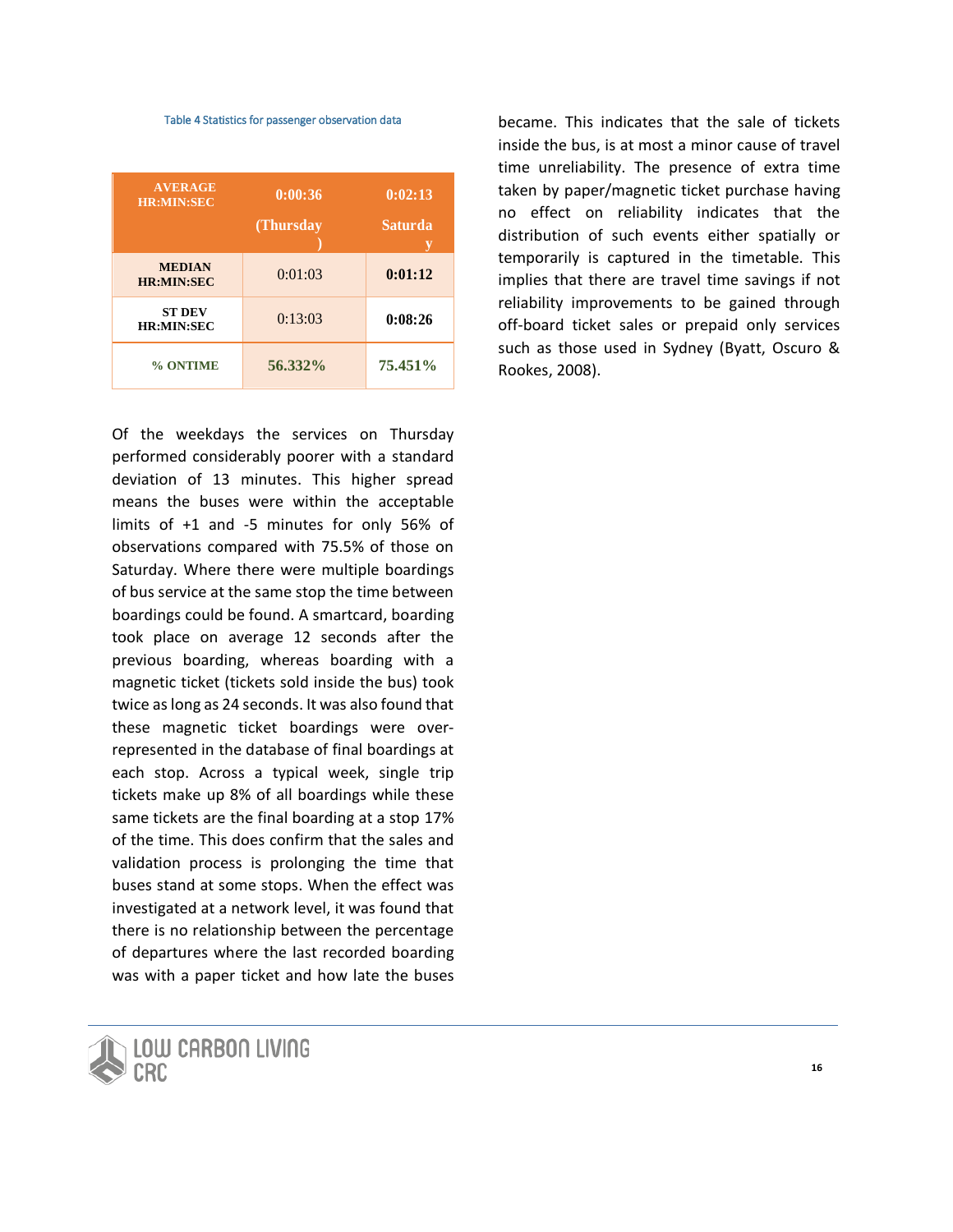#### **Conclusions**

<span id="page-20-0"></span>The public transport OD matrix is a useful prerequisite for planners to optimise public transport systems. The reliability of the system is an important criterion to encourage people to leave their vehicles at home and take public transport instead. This research presented an overview of ridership patterns using onemonth MetroCard data in Adelaide. An accurate estimation of public transport OD will be a significant help to public agencies involved in route rationalisation, which will lead to higher public transport patronage. In further studies, census data could be used to validate this

algorithm, and sensitivity analysis could also be carried out for various assumptions. Adelaide's bus services show less variability of lateness on the weekends although there is a lower percentage of prepaid tickets used. Ticket sales inside the bus are increasing the travel time of Adelaide's public transport bus services. However, they are not contributing to travel time unreliability. Removing the cash ticket sales from Adelaide's bus network will not improve reliability. however, travel time savings could be achieved